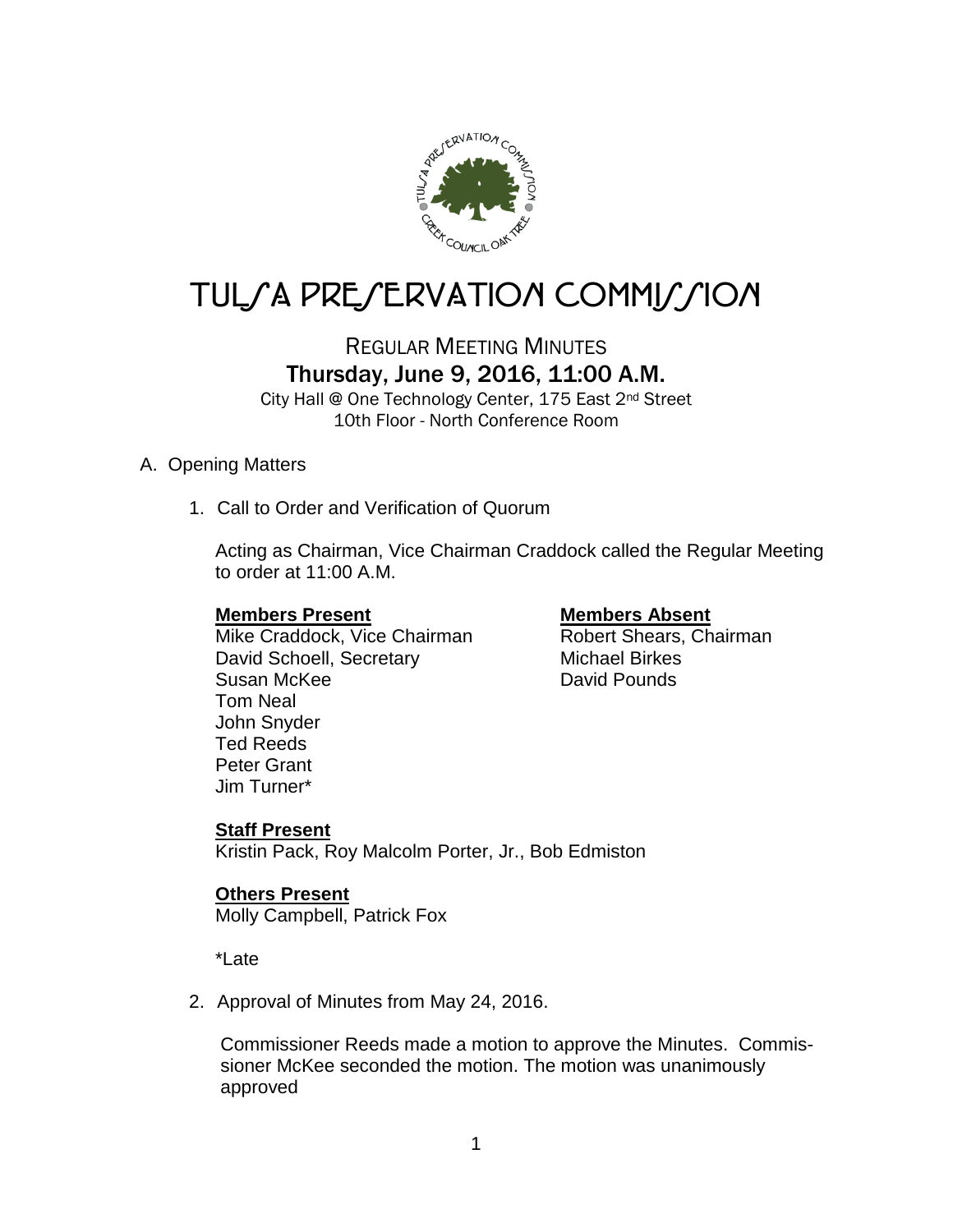#### **Vote: Meeting Minutes, May 24, 2016.**

| In Favor    | <b>Opposed</b> | <b>Abstaining</b> | <b>Not Present</b> |
|-------------|----------------|-------------------|--------------------|
| 1. Craddock |                |                   | <b>Shears</b>      |
| 2. Schoell  |                |                   | Pounds             |
| 3. McKee    |                |                   | <b>Birkes</b>      |
| 4. Neal     |                |                   | Turner             |
| 5. Snyder   |                |                   |                    |
|             |                |                   |                    |

- 6. Reeds
- 7. Grant
	- 3. Disclosure of Conflicts of Interest Commissioner Neal stated he is acquainted with the mother of Patrick Fox.

#### B. Actionable Items

- 1. **HP-16-032 / 1715 S. Peoria Ave.** (Swan Lake) Applicant: Patrick Fox for Randy McCormick *HP Permit Subcommittee Review Date: None* Request:
	- 1. Demolish contributing structure

Staff presented the application, and the applicant's representative, Patrick Fox, was present. Mr. Fox stated he was formerly a Planner for the City of Tulsa and is familiar with the Unified Design Guidelines. He stated he did not expect an approval, since the application does not meet the requirements. The purpose of the application is the clearance of the lot for construction of his client's medical office, but the proposal requires a zoning request and review by the Board of Adjustment. Mr. Fox indicated that the new medical office would require the Preservation Commission's review for compliance with the Unified Design Guidelines for Non-Residential Structures and mentioned that his client is willing to relocate the building. Commissioner Neal encouraged the applicant to find a use for the building even if it requires relocation but stated he does not encourage current trends with a parking lot in front of the building. Mr. Fox stated there are setback issues to address.

Commissioner Schoell made a motion to deny the application. Commissioner Turner seconded the motion. The motion was approved unanimously. Guidelines cited: F.1.1.1, F.1.1.2, F.1.1.3.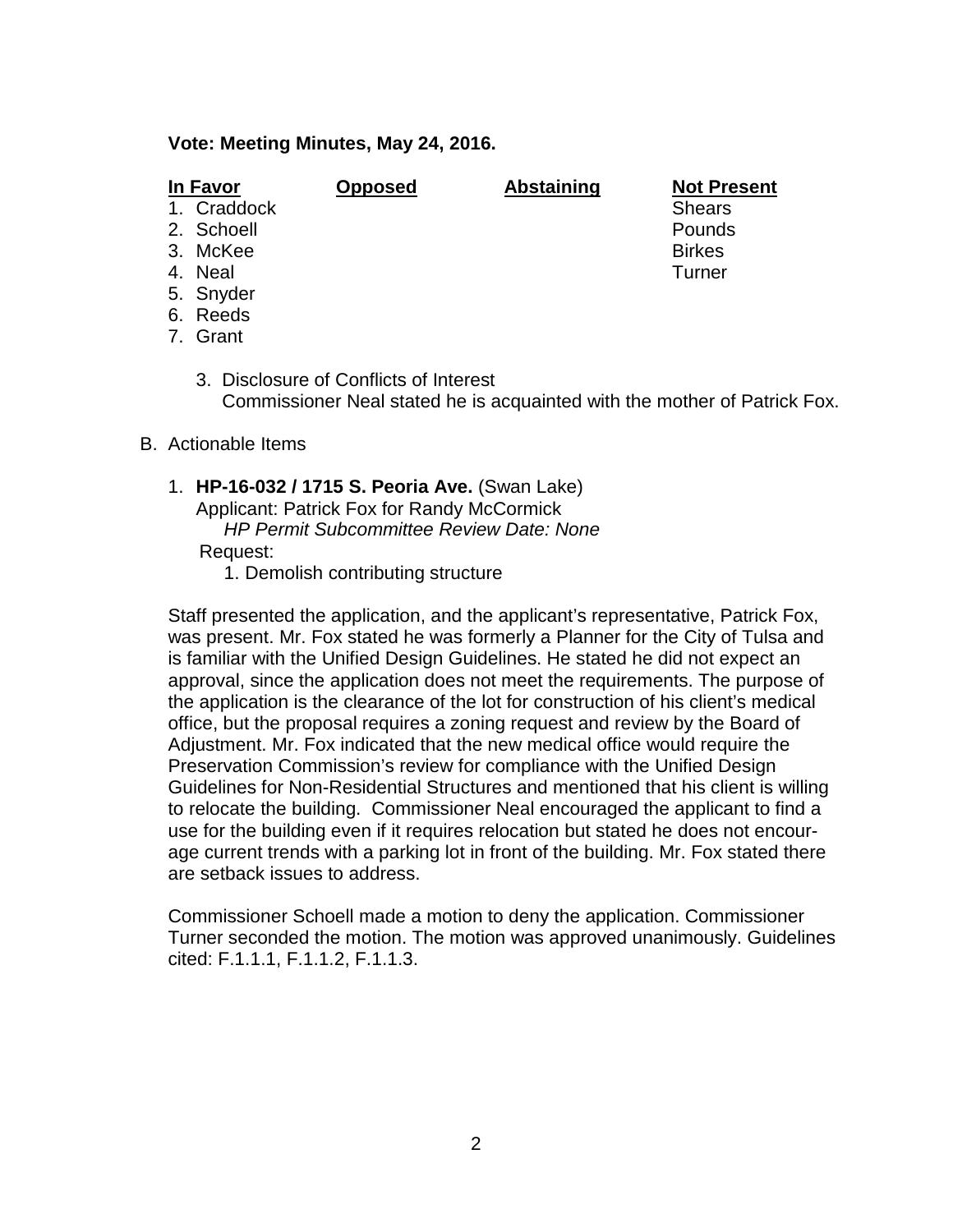**Vote:** 1715 S. Peoria Ave. **(Swan Lake )**

| In Favor  | <b>Opposed</b>            | <b>Abstaining</b>                | <b>Not Present</b><br><b>Shears</b>                                          |
|-----------|---------------------------|----------------------------------|------------------------------------------------------------------------------|
|           |                           |                                  | Pounds                                                                       |
| 3. Turner |                           |                                  | <b>Birkes</b>                                                                |
| 4. McKee  |                           |                                  |                                                                              |
| 5. Neal   |                           |                                  |                                                                              |
| 6. Snyder |                           |                                  |                                                                              |
| 7. Reeds  |                           |                                  |                                                                              |
| 8. Grant  |                           |                                  |                                                                              |
|           |                           |                                  |                                                                              |
|           | 1. Craddock<br>2. Schoell | <b>Applicant: Molly Campbell</b> | 2. HP-16-034 / 1145 E. 16 <sup>th</sup> St. (N. Maple Ridge)<br>$\mathbf{r}$ |

*HP Permit Subcommittee Review Date: None*

Request:

1. Replace non-original, aluminum casement window on south elevation with two nine-over-nine, aluminum-cad windows

Staff presented the application, and the applicant, Molly Campbell, was present. Mrs. Campbell stated the casement windows are leaking and that they need to be repaired or replaced. When the proposal for the east elevation window was submitted, the contractor suggested using two narrow windows.

Commissioner Neal made a motion to approve the application. Commissioner Grant seconded the motion. The motion was approved unanimously. Guidelines cited: A.4.1., A.4.3, A.4.5.

## **Vote: 1145 E. 16<sup>th</sup> St. (N. Maple Ridge)**

| In Favor<br>1. Craddock<br>2. Schoell<br>3. Turner<br>4. McKee<br>5. Neal<br>6. Snyder<br>7. Reeds | Opposed | <b>Abstaining</b> | <b>Not Present</b><br><b>Shears</b><br>Pounds<br><b>Birkes</b> |
|----------------------------------------------------------------------------------------------------|---------|-------------------|----------------------------------------------------------------|
| 8. Grants                                                                                          |         |                   |                                                                |